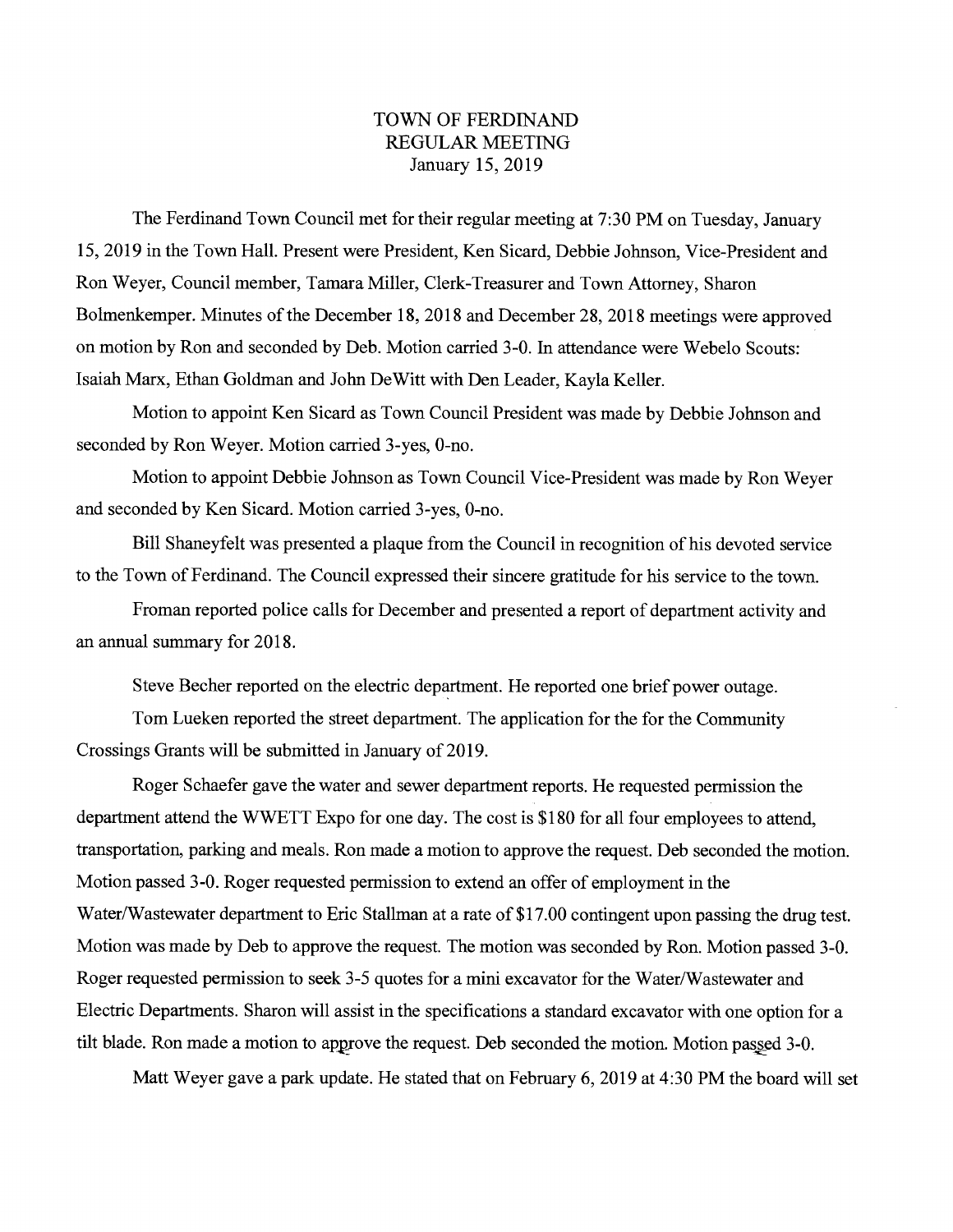major leases during their monthly meeting. Matt Weyer requested the process begin to allow the park to transfer approximately \$80,000 unspent funds from the 2018 budget to the 2019 budget. A motion was made by Deb to approve the request. The motion was seconded by Ron. Motion carried 3-yes, 0-no. He reported that the Park Board had elections and the officers remained the same for 2019.

Fire Chief, John Hoppenjans reported 2 fire runs and 3 first responder runs in December. They completed the inspection on the ladder truck.

James and Sicard took part in a TRI-CAP/Dubois Strong sponsored Housing Study Focus Group meeting. The talking points centered on housing needed to draw more individuals into Dubois County. Also, the discussion tied in the need for additional employees to area manufacturers, businesses, restaurants and other facilities. A groundbreaking ceremony for the Veteran's Memorial will be held later this month, with actual site prep work commencing soon thereafter. The official dedication is being scheduled for this Memorial Day. Ken, Roger, Tammy and James will meet with Marc Hansen with SUEZ Water Systems this Thursday to regarding long-term planning and budgeting for water tank repair/replacement costs. Revisions on the personnel policy handbook are continuing to made including increases in vacation time, a shift to the federal holiday calendar, modifications to the vehicle take home policy and the addition of grandchild as an authorized use of paid sick time.

8:00 PM - Bids for the Malibu were opened: Heath Weyer \$1,400; Keith Hassfurther \$1,500.51; Enz Stallman \$851; Brian J. Fleck \$2,101; Kyle Klem \$3,850; Colin Leinenbach \$650. Kyle Klem was the successful bidder with a bid of \$3,850. Sale to be completed within 7 days.

Randy Gruelich was in attendance representing the Sister of St. Benedict. He submitted the proper documents requesting a demolition permit for the house at  $451$  East  $12<sup>th</sup>$  Street. A motion was made by Ron to issue the demolition permit. Deb seconded the motion. Motion passed 3-0. Deb made a motion to allow  $12<sup>th</sup>$  street to be closed with approval from Froman or Lueken. The motion was seconded by Ron.Motion passed 3-0.

Lisa Gehlhausen explained the 5 Year Mitigation Plan and presented it to the Council for approval. A motion was made by Deb to adopt Resolution 2018-01, Adopting the Dubois County Multi-Hazard Mititgation Plan allowing all Council members and the Clerk-Treasurer to sign off on the plan. The motion was seconded by Ron. Motion passed 3-0.

A motion was made by Ron to allow Ken Sicard and Tamara Miller to sign off on the contract with the Indiana 15 Region Planning Commission for Codification of Ordinances not to exceed

÷

÷.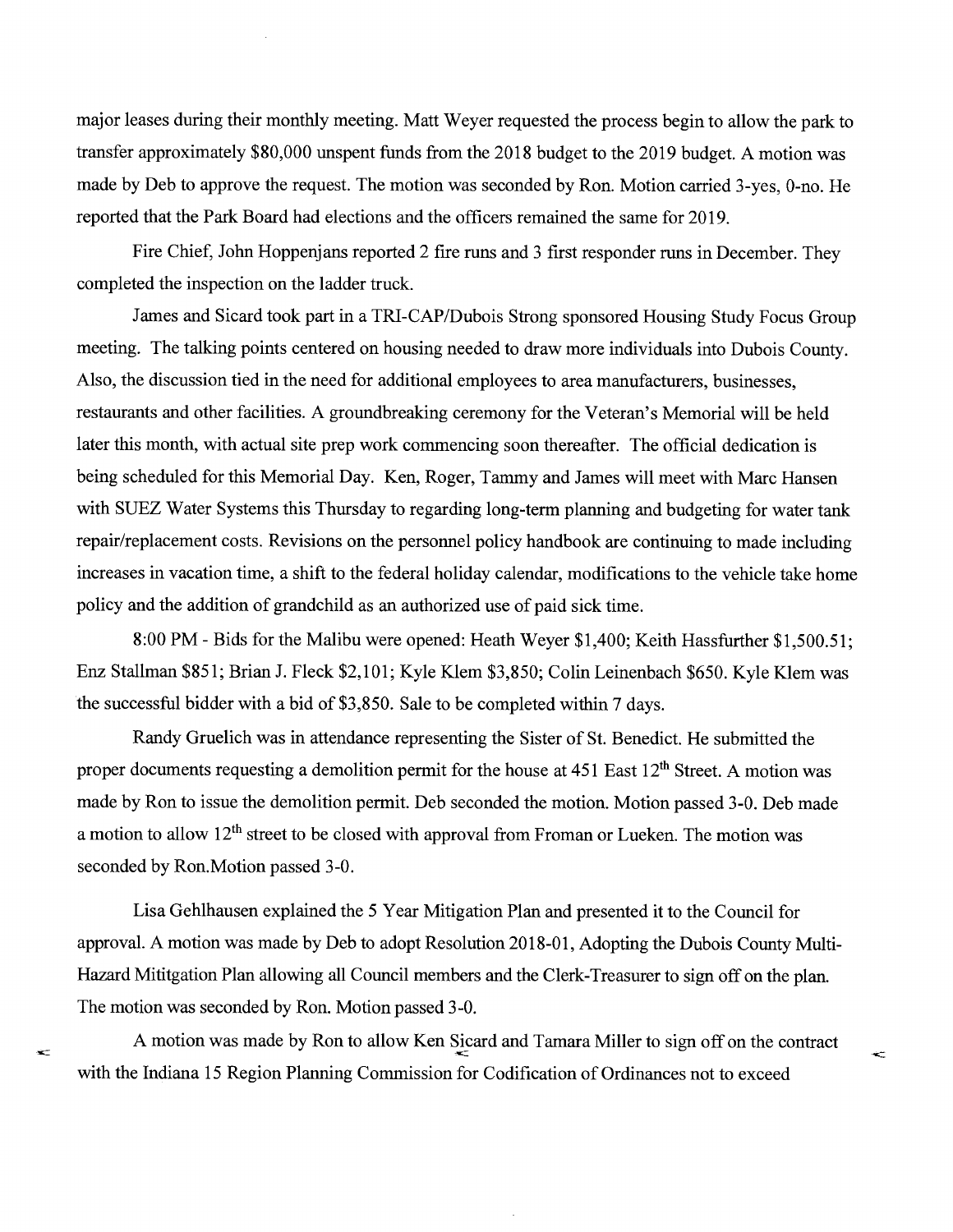\$1,200, seconded by Deb. Motion passed 3-0.

A motion was made by Ron to allow Ken Sicard and Tamara Miller to sign off on the contract with the Indiana 15 Regional Planning Commission for updating the Town of Ferdinand Base Map not to exceed \$1,370, seconded by Debbie. Motion passed 3-0.

A bid was received from Jim Weyer for the 1990 Pierce Fire Truck in the amount of \$1, 050. The Council will take the bid under advisement. Local county fire departments have the right of first refusal and will be contacted.

Matt Weyer reported on the Old Town Lake project. Brosmer is doing the final staking. He is working with Sharon to schedule to bid process.

Becher reported on the Sisters project.

At 8:30 PM Ken made a motion to close bids for the Steel Structure and the Electrical System Construction Project. The motion was seconded by Deb. Motion passed 3-0. There was one bid from Alum Elec Structures Inc. Kendallville Indiana for \$54,251.60 for the Construction of the Steel Structure. There was one bid from Power Construction Group Uniondale Ohio for \$583,400 for the Electrical System Construction Project. Ron made a motion to take the bids under advisement. Deb seconded the motion. Motion passed 3-0. Ken made a motion to allow Ron and Steve, under the advisement of Alpha Engineering, to move forward with the acceptance of the bids. Deb seconded the motion. Motion passed 3-0.

Ken is continuing to work on the Old Town Lake Dam ER  $\&$  Maintenance plan.

The Town of Ferdinand 2019 ADA Transition Plan was presented by Bohnenkemper and Lueken. A motion was made by Deb to approve the Plan. The motion was seconded by Ron. Motion passed 3-0.

The Contract for the Use of Municipal Public Parks with the Ferdinand Township was approved for \$27,000 on a motion by Ron and seconded by Deb. Also, in motion Ken Sicard and Tamara Miller to sign the contract. Motion carried 3-yes, 0-no. The contract will be paid in two installments: \$13,500 on June 30, 2019 and \$13,500 on December 30, 2019. This is a \$1,000 increase over 2018.

The Fire Protection contract with Ferdinand Township was approved for \$37,000 on a motion by Ron and seconded by Debbie. Also, in motion Ken Sicard and Tamara Miller to sign the contract. Motion carried 3-yes, 0-no. The contract is to be paid in two installments: \$18,500 on June 30, 2019 and \$18,500 on December 30, 2019. This is a \$1,000 increase over  $201\overline{8}$ .

Lueken reported the Town will be applying for Community Crossing Grant funds again this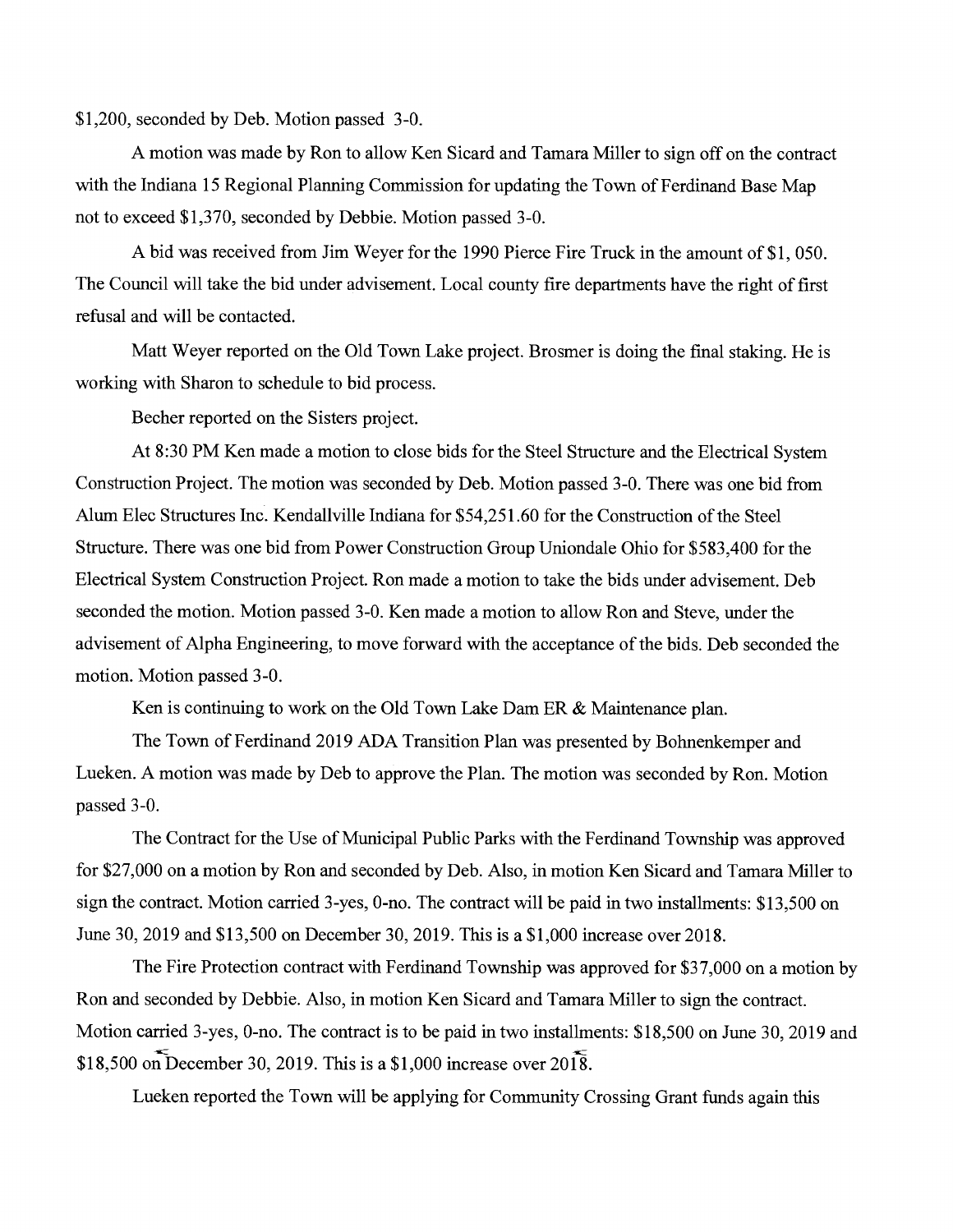year.

A motion was made by Deb to declare excess electrical equipment as surplus and authorize the advertisement for bids and to authorize a special council meeting be set for February 1 at 1:00 PM in order to open and award bids for the surplus electrical equipment. The motion was seconded by Ron. Motion passed 3-0. Bids will be accepted until 4:30 PM on January 31, 2019.

Conflict of Interest forms from Ron Weyer were accepted by the Council. Ken signed the forms on behalf of the Council.

The Council has reviewed the information provided regarding the water rates and projected cash obligations taking into account the Patoka Water rate increase the projected capital expenditures. Ken explained the proposed ordinance would increase rates by \$2.00 per 1,000 gallons. This would be an \$8 increase for a 4,000-gallon usage per month.

A motion was made by Deb to introduce the proposed Ordinance 2019-01 Amending the Schedule of Rates and Charges for the Use of and Services Rendered by the Municipal Water Utility of the Town of Ferdinand and to set a Public Hearing for February 19, 2019 at 8:00 PM. The motion was seconded by Ron. Motion passed 3-0.

At 9:00 PM there was a Public Hearing to adopt Resolution TA18-1c Designating the Area as an Economic Revitalization Area allowing the abatement to proceed. There being no discussion, a motion was made by Deb to close the public hearing. The motion was seconded by Ron. Motion passed 3-0. A motion was made by Deb to approve the Resolution TA18-1c. The motion was seconded by Ron. Motion passed 3-0.

A motion was made by Deb to allow Sicard and Miller to sign the Statement of Benefits Real Estate Improvements Form SB-1 for Begle Properties, LLC. The motion was seconded by Ron. Motion passed 3-0.

Regular claims in the amounts of \$1,477,214.95 and \$433,521.84 were approved to pay on motion by Ron and seconded by Debbie. Motion carried to pay regular claims 3-0.

The following announcements were read.

| Town Council Special Meeting             | Tuesday   | February 1, 2019 at 1:00 PM  |
|------------------------------------------|-----------|------------------------------|
| Town Council                             | Tuesday   | February 19, 2019 at 7:30 PM |
| <b>BZA</b>                               | Wednesday | January 23, 2019 at 6:30 PM  |
| <b>Plan Commission</b><br><b>SECTION</b> | Wednesday | January 23, 2019 at 7:00 PM  |
| Park Board                               | Wednesday | February 6, 2019 at 4:30 PM  |
| <b>Economic Development Commission</b>   | Tuesday   | February 12, 2019 at 6:00 PM |